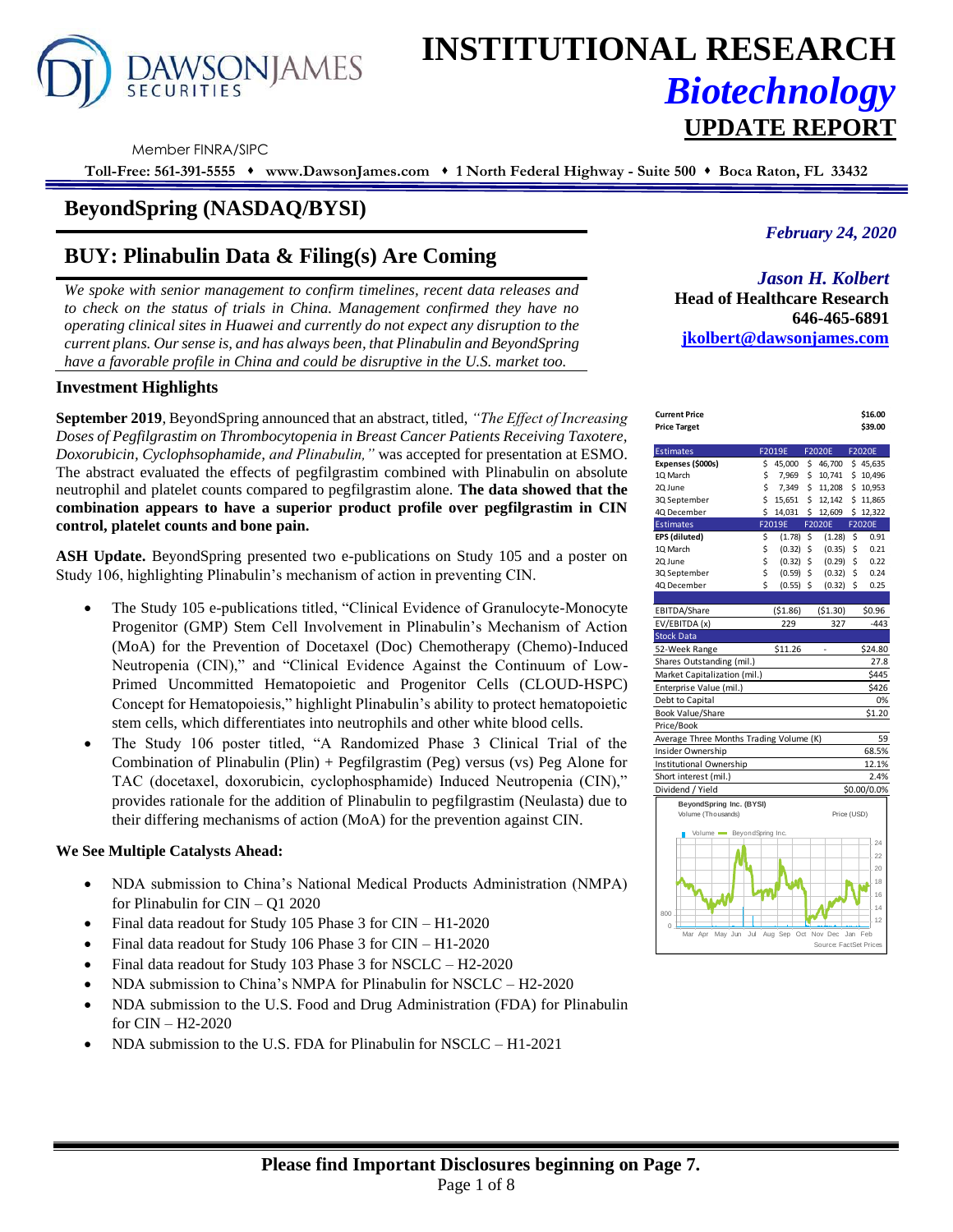**Capital On Hand.** In October last year the company raised just over \$25M (gross). Management believes they have "sufficient cash to support its clinical trials and submit NDAs in the U.S. and China for Plinabulin for the treatment of NSCLC and CIN, as well as to advance its immuno-oncology pipeline and its ubiquitination protein degradation research platform".

**Valuation.** Our therapeutic models for Plinabulin go out to the year 2030. For modeling purposes, we use a 30% risk rate (r) in our Free Cash Flow to the Firm (FCFF), discounted EPS, and Some-Of-The-Parts (SOP) models. Our price target is derived from these three models, equally weighting and averaged to the nearest whole number. The result is a one-year price target of \$39.00 per share.

**Risk to our thesis, include the following:** (1) clinical trial; (2) commercial; (3) employee; (4) financial; (5) intellectual property; (6) partnership; and (7) regulatory. We review these and other risks in the risk section of this report.

#### **Exhibit 1. Upcoming Catalysts for BeyondSpring Pharmaceuticals**

| <b>Product</b>       | Geography | <b>Indication</b>              | Event                                      | <b>Timeline</b>  | Impact   |
|----------------------|-----------|--------------------------------|--------------------------------------------|------------------|----------|
| Plinabulin           | China     | CIN Study 105                  | Phase 3 final readout and China NDA filing | 2H <sub>20</sub> | $^{+++}$ |
| Plinabulin           | US        | CIN Study 105                  | Phase 3 final readout and U.S. NDA filing  | 2H <sub>20</sub> | $^{+++}$ |
| Plinabulin+G-CSF     | China     | CIN Study 106                  | Phase 2 final readout                      | 1Q <sub>20</sub> | $^{++}$  |
| Plinabulin+G-CSF     | US        | CIN Study 106                  | Phase 2 final readout                      | 1Q <sub>20</sub> | $^{++}$  |
| Plinabulin+docetaxel | China     | NSCLC (2nd/3rd line) Study 103 | Phase 3 final readout and China NDA filing | 2H <sub>20</sub> | $^{+++}$ |
| Plinabulin+docetaxel | US        | NSCLC (2nd/3rd line) Study 103 | Phase 3 final readout and China NDA filing | 1H <sub>21</sub> | $^{++}$  |

Stock Significance Scale: + of moderate importance; ++ higher level; +++ very important

*Source: Company reports and Dawson James forecasts*

#### **Exhibit 2. BeyondSpring Pipeline**

|                           | Program                                     | <b>Indication</b>                                       | Trial name /<br>collaborator        | <b>Preclinical</b> | Phase 1 | Phase 2                                           | Phase 3 | <b>Commercial</b><br>rights | <b>China NDA</b><br>filing | U.S. NDA<br>filing  |
|---------------------------|---------------------------------------------|---------------------------------------------------------|-------------------------------------|--------------------|---------|---------------------------------------------------|---------|-----------------------------|----------------------------|---------------------|
|                           | Plinabulin + docetaxel                      | <b>NSCLC</b><br>$(2nd/3rd$ line)                        | Study 103                           |                    |         | Phase 3 first interim data analysis completed     |         | Global <sup>1</sup>         | H <sub>2</sub> 2020        | H1 2021             |
| Late stage                | Plinabulin                                  | <b>CIN</b>                                              | Study 105                           |                    |         | Phase 3 primary end point met at interim analysis |         |                             |                            |                     |
|                           | Plinabulin + pegfilgrastim                  | (All cancer,<br>all chemo)                              | Study 106                           |                    |         | Phase 2 efficacy / safety end points met          |         | Global <sup>1</sup>         | Q1 2020                    | H <sub>2</sub> 2020 |
|                           | Plinabulin + nivolumab                      | <b>NSCLC</b><br>(2 <sup>nd</sup> /3 <sup>rd</sup> line) | Fred Hutch/Univ.<br>Washington/UCSD |                    |         |                                                   |         | Global <sup>1</sup>         |                            |                     |
| Investigator-initiated IO | Plinabulin + nivolumab +<br>ipilimumab      | <b>SCLC</b>                                             | <b>Rutgers University</b>           |                    |         |                                                   |         | Global <sup>1</sup>         |                            |                     |
|                           | Plinabulin + PD-1/PD-L1+<br>radiation/chemo | Multi-cancer<br>(2 <sup>nd</sup> /3 <sup>rd</sup> line) | <b>MD</b> Anderson                  |                    |         |                                                   |         | Global <sup>1</sup>         |                            |                     |
|                           | Ubiquitination platform                     | <b>Target KRAS</b>                                      | Univ. Washington                    |                    |         |                                                   |         | Global                      |                            |                     |
| Other oncology pipeline   | <b>BPI-002</b>                              | Oral T cell co-<br>stimulator                           |                                     |                    |         |                                                   |         | Global                      |                            |                     |
|                           | <b>BPI-003</b>                              | <b>IKK</b> inhibitor                                    |                                     |                    |         |                                                   |         | Global                      |                            |                     |
|                           | <b>BPI-004</b>                              | Oral neo-<br>antigen<br>generator                       |                                     |                    |         |                                                   |         | Global                      |                            |                     |

Note: <sup>1</sup> We own global rights to Plinabulin in all countries except China. In China, we own a 57.97% interest in our Chinese subsidiary, Dalian Wanchunbulin Pharmaceuticals Ltd. ("Wanchunbulin"), which owns a 100% interest in Plinabulin.

*Source: BeyondSpring*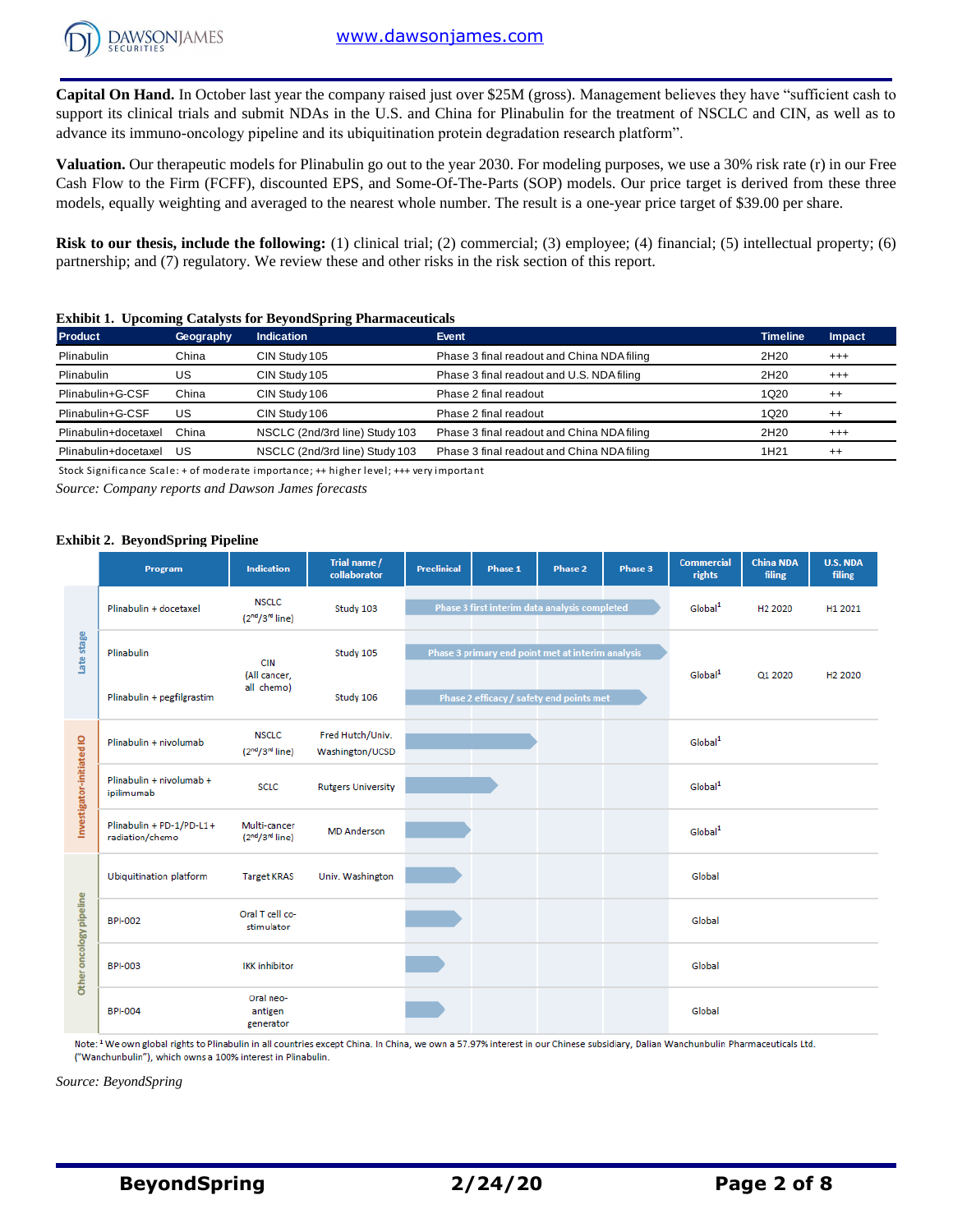#### **MODELING ASSUMPTIONS**

- 1. We assume Plinabulin will receive approval for both CIN and NSCLC in 2022 in both the U.S. and China for conservatism.
- 2. Based on the clinical profile of Plinabulin, we assume it will capture 15% of the U.S. market for CIN and 7% of the total CIN treatment market in China, given the competitions from current SOC and biosimilars coming to the market. However, our estimates could be proven conservative.
- 3. We assume a \$20,000 annual cost of treatment in the U.S. with a 2% price increase. We also assume a significant price reduction in China with no price increase as we expect Plinabulin will be included in the National Reimbursement List.
- 4. Our therapeutic model has not yet factored in potential revenues from Plinabulin in combination with Nivolumab given it is still in the early development stage.

#### **Exhibit 3. Chemotherapy-Induced Neutropenia Market Model (U.S.)**

| <b>Exhibit 3. Chemotherapy-Induced Neutropenia Market Model (U.S.)</b> |         |           |           |           |            |                |            |           |               |           |                |         |
|------------------------------------------------------------------------|---------|-----------|-----------|-----------|------------|----------------|------------|-----------|---------------|-----------|----------------|---------|
| 2nd/3rd Line NSCLC (US)                                                | 2019E   | 2020E     | 2021E     | 2022E     | 2023E      | 2024E          | 2025E      | 2026E     | 2027E         | 2028E     | 2029E          | 2030E   |
| Incidence of Lung Cancer (US)                                          | 224.731 | 225.854   | 226,983   | 228,118   | 229.259    | 230.405        | 231.557    | 232.715   | 233,879       | 235,048   | 236,223        | 237,404 |
| Number of Cases NSCLC (87%)                                            | 195,516 | 196.493   | 197.476   | 198.463   | 199.455    | 200.453        | 201.455    | 202.462   | 203.474       | 204.492   | 205.514        | 206.542 |
| Patients with second-line disease (80%)                                | 156,412 | 157.195   | 157.981   | 158,770   | 159.564    | 160.362        | 161.164    | 161.970   | 162.780       | 163.593   | 164.411        | 165.233 |
| Patients with measurable lesions (70%)                                 | 109,489 | 110.036   | 110,586   | 111.139   | 111.695    | 112.253        | 112.815    | 113.379   | 113,946       | 114.515   | 115,088        | 115,663 |
| Patients with EGFR wild-type (85%)                                     | 93,065  | 93,531    | 93.998    | 94.468    | 94.941     | 95.415         | 95.893     | 96.372    | 96.854        | 97.338    | 97.825         | 98,314  |
| <b>Market Share</b>                                                    |         |           |           | 3%        | 5%         | 7%             | 10%        | 11%       | 12%           | 13%       | 14%            | 15%     |
| Number of Patients Treated                                             |         |           |           | 2.834     | 4.747      | 6.679          | 9.589      | 10.601    | 11.622        | 12.654    | 13.695         | 14.747  |
| Cost of Treatment                                                      |         | 25,000 \$ | 25,500 \$ | 26.010 \$ | 26.530 \$  | 27.061<br>- \$ | 27.602 \$  | 28.154 \$ | 28.717 \$     | 29.291 \$ | 29.877<br>- \$ | 30.475  |
| Increase in Price                                                      |         | 2%        | 2%        | 2%        | 2%         | 2%             | 2%         | 2%        | 2%            | 2%        | 2%             | 2%      |
| Revenues ('000)                                                        |         |           | $\sim$    | 73.714    | 125.940    | 180.741        | 264.683    | 298,459   | 333.764       | 370.653   | 409.184        | 449,415 |
| Risk adjustment                                                        |         | 0%        | 0%        | 0%        | 0%         | 0%             | 0%         | 0%        | 0%            | 0%        | 0%             | 0%      |
| <b>Total Revenue ('000)</b>                                            |         |           |           | 73.714    | 125.940 \$ | 180.741        | 264.683 \$ | 298.459   | 333.764<br>-5 | 370.653   | 409.184        | 449.415 |
|                                                                        |         |           |           |           |            |                |            |           |               |           |                |         |

*Source: Dawson James estimates*

#### **Exhibit 4. Chemotherapy-Induced Neutropenia Market Model (China)**

| Source: Dawson James estimates                                          |  |         |                |              |           |             |                |            |           |               |           |                   |           |  |
|-------------------------------------------------------------------------|--|---------|----------------|--------------|-----------|-------------|----------------|------------|-----------|---------------|-----------|-------------------|-----------|--|
| <b>Exhibit 4. Chemotherapy-Induced Neutropenia Market Model (China)</b> |  |         |                |              |           |             |                |            |           |               |           |                   |           |  |
| Chemotherapy-Induced Neutropenia (US)                                   |  | 2019E   | 2020E          | 2021E        | 2022E     | 2023E       | 2024E          | 2025E      | 2026E     | 2027E         | 2028E     | 2029E             | 2030E     |  |
| Patients receiving chemotharapy in the U.S.                             |  | 656,516 | 659.799        | 663,098      | 666.413   | 669.745     | 673.094        | 676.460    | 679.842   | 683.241       | 686,657   | 690.091           | 693,541   |  |
| Increase in Incidence                                                   |  | 1%      | 1%             | 1%           | 1%        | 1%          | 1%             | 1%         | 1%        | 1%            | 1%        | 1%                | 1%        |  |
| High/Moderate Risk of Neutropenia (90%)                                 |  | 590,865 | 593,819        | 596,788      | 599,772   | 602,771     | 605.785        | 608.814    | 611.858   | 614.917       | 617.992   | 621.082           | 624.187   |  |
| <b>Market Share</b>                                                     |  |         |                |              | 1.5%      | 2%          | 2.5%           | 4%         | 5%        | 6%            | 7%        | 7%                | 7%        |  |
| Number of Patients Treated                                              |  |         |                |              | 8,997     | 12.055      | 15.145         | 24.353     | 30,593    | 36,895        | 43.259    | 43.476            | 43,693    |  |
| Cost of Treatment                                                       |  |         | 20,000<br>- \$ | 20.400<br>-S | 20.808 \$ | $21.224$ \$ | 21.649<br>- \$ | 22.082 \$  | 22.523 \$ | 22.974 \$     | 23.433 \$ | 23.902 \$         | 24,380    |  |
| Increase in Price                                                       |  |         | 2%             | 2%           | 2%        | 2%          | 2%             | 2%         | 2%        | 2%            | 2%        | 2%                | 2%        |  |
| Revenues ('000)                                                         |  |         | $\sim$         | $\sim$       | 187.201   | 255,866     | 327,860        | 537.744    | 689.051   | 847.616       | 1.013.706 | 1.039.150         | 1,065,233 |  |
| Risk adjustment                                                         |  |         | 0%             | 0%           | 0%        | 0%          | 0%             | 0%         | 0%        | 0%            | 0%        | 0%                | 0%        |  |
| <b>Total Revenue ('000)</b>                                             |  |         |                |              | 187.201   | 255.866     | 327.860        | 537.744 \$ | 689.051   | 847.616<br>s. | 1.013.706 | 1.039.150<br>- 55 | 1.065.233 |  |
|                                                                         |  |         |                |              |           |             |                |            |           |               |           |                   |           |  |

*Source: Dawson James estimates*

#### **Exhibit 5. NSCLC Market Model (U.S.)**

| <b>Exhibit 5. NSCLC Market Model (U.S.)</b> |         |                          |             |         |           |         |         |     |           |           |      |            |            |                 |           |
|---------------------------------------------|---------|--------------------------|-------------|---------|-----------|---------|---------|-----|-----------|-----------|------|------------|------------|-----------------|-----------|
| <b>NSCLC (China)</b>                        | 2019E   | 2020E                    | 2021E       | 2022E   | 2023E     |         | 2024E   |     | 2025E     | 2026E     |      | 2027E      | 2028E      | 2029E           | 2030E     |
| Patients with lung cancer in China          | 831.765 | 858.381                  | 885,849     | 914.197 | 943.451   | 973.641 |         |     | 1.004.798 | 1.036.951 |      | 1.070.134  | 1.104.378  | 1.139.718       | 1,176,189 |
| Number of Cases NSCLC (80%)                 | 665.412 | 686,705                  | 708,679     | 731.357 | 754.761   | 778,913 |         |     | 803.838   | 829.561   |      | 856.107    | 883.502    | 911.774         | 940.951   |
| Patients with second-line disease (80%)     | 532,329 | 549.364                  | 566,944     | 585.086 | 603,809   | 623,130 |         |     | 643.071   | 663.649   |      | 684.886    | 706.802    | 729,420         | 752.761   |
| Patients with measurable lesions (70%)      | 372,631 | 384,555                  | 396,861     | 409,560 | 422,666   | 436,191 |         |     | 450,149   | 464,554   |      | 479,420    | 494,761    | 510,594         | 526,933   |
| EGFR Wild Type (70%)                        | 260.841 | 269,188                  | 277,802     | 286.692 | 295.866   | 305,334 |         |     | 315,105   | 325.188   |      | 335.594    | 346,333    | 357,416         | 368,853   |
| <b>Market Share</b>                         |         |                          | 1%          | 5%      | 6%        |         | 7%      |     | 8%        | 9%        |      | 10%        | 12%        | 15%             | 18%       |
| Number of Patients Treated                  |         |                          | 2.778       | 14.335  | 17.752    |         | 21.373  |     | 25.208    | 29.267    |      | 33.559     | 41.560     | 53.612          | 66,394    |
| Cost of Treatment                           |         | 6.000 S                  | 6.000 S     | 6.000 S | 6.000 S   |         | 6.000 S |     | 6.000 S   | 6.000 \$  |      | 6.000 S    | 6.000 S    | 6.000 S         | 6,000     |
| Revenues ('000)                             |         |                          | 16.668      | 86,008  | 106.512   | 128,240 |         |     | 151.250   | 175,601   |      | 201.356    | 249.360    | 321.674         | 398,361   |
| 60% Ownership Interest                      |         |                          | 10.001      | 51.605  | 63.907    |         | 76.944  |     | 90,750    | 105.361   |      | 120,814    | 149,616    | 193.004         | 239,017   |
| Risk adjustment                             |         | 0%                       | $0\%$       | 0%      | 0%        |         | 0%      |     | 0%        | 0%        |      | 0%         | 0%         | 0%              | 0%        |
| Total Revenue ('000)                        |         | $\overline{\phantom{a}}$ | $10,001$ \$ | 51.605  | 63,907 \$ |         | 76.944  | - S | 90.750 \$ | 105,361   | - 55 | 120.814 \$ | 149.616 \$ | 193,004<br>- 55 | 239,017   |
|                                             |         |                          |             |         |           |         |         |     |           |           |      |            |            |                 |           |

*Source: Dawson James estimates*

#### **Exhibit 6. NSCLC Market Model (China)**

| Source: Dawson James estimates               |           |           |                          |           |           |                 |           |      |            |            |      |            |      |           |            |      |           |
|----------------------------------------------|-----------|-----------|--------------------------|-----------|-----------|-----------------|-----------|------|------------|------------|------|------------|------|-----------|------------|------|-----------|
| <b>Exhibit 6. NSCLC Market Model (China)</b> |           |           |                          |           |           |                 |           |      |            |            |      |            |      |           |            |      |           |
| Chemotherapy-Induced Neutropenia (China)     | 2019E     |           | 2020E                    | 2021E     | 2022E     | 2023E           | 2024E     |      | 2025E      | 2026E      |      | 2027E      |      | 2028E     | 2029E      |      | 2030E     |
| Incidence of cancer in China                 | 4,378,269 | 4,422,052 |                          | 4,466,272 | 4,510,935 | 4,556,044       | 4,601,605 |      | 4,647,621  | 4,694,097  |      | 4,741,038  |      | 4,788,449 | 4,836,333  |      | 4,884,696 |
| Increase in Incidence                        | 1%        |           | 1%                       | 1%        | 1%        | 1%              | 1%        |      | 1%         | 1%         |      | 1%         |      | 1%        | 1%         |      | 1%        |
| Patients Undergoing Chemotherapy (25%)       | 1,094,567 | 1,105,513 |                          | 1,116,568 | 1.127.734 | 1,139,011       | 1,150,401 |      | 161,905    | 1,173,524  |      | 1,185,260  |      | 1.197.112 | 1,209,083  |      | 1,221,174 |
| High/Moderate Risk of Neutropenia (90%)      | 985.111   | 994,962   |                          | 1.004.911 | 1,014,960 | 1.025.110       | 1,035,361 |      | 1.045.715  | 1,056,172  |      | 1,066,734  |      | 1.077.401 | 1,088,175  |      | 1,099,057 |
| <b>Market Share</b>                          |           |           |                          | 2%        | 3%        | 4%              | 5%        |      | 6%         | 7%         |      | 8%         |      | 8%        | 9%         |      | 10%       |
| Number of Patients Treated                   |           |           |                          | 20.098    | 30.449    | 41.004          | 51.768    |      | 62.743     | 73.932     |      | 85.339     |      | 86.192    | 97,936     |      | 109,906   |
| Cost of Treatment                            |           |           | 6.000 S                  | 6.000 S   | 6.000 S   | $6,000$ \$      | 6,000 \$  |      | 6.000 S    | $6,000$ \$ |      | $6,000$ \$ |      | 6.000 S   | $6,000$ \$ |      | 6,000     |
| Revenues ('000)                              |           |           |                          | 120,589   | 182.693   | 246,026         | 310,608   |      | 376.457    | 443.592    |      | 512.032    |      | 517.152   | 587,614    |      | 659,434   |
| 60% Ownership Interest                       |           |           |                          | 72.354    | 109,616   | 147,616         | 186,365   |      | 225.874    | 266.155    |      | 307.219    |      | 310.291   | 352,569    |      | 395,660   |
| Risk adjustment                              |           |           | 0%                       | 0%        | 0%        | 0%              | 0%        |      | 0%         | 0%         |      | 0%         |      | 0%        | 0%         |      | 0%        |
| <b>Total Revenue ('000)</b>                  |           |           | $\overline{\phantom{a}}$ | 72.354 \$ | 109.616   | 147.616<br>- 55 | 186.365   | - 55 | 225.874 \$ | 266.155    | - 55 | 307.219    | - 55 | 310.291   | 352,569    | - 56 | 395,660   |
|                                              |           |           |                          |           |           |                 |           |      |            |            |      |            |      |           |            |      |           |

*Source: Dawson James estimates*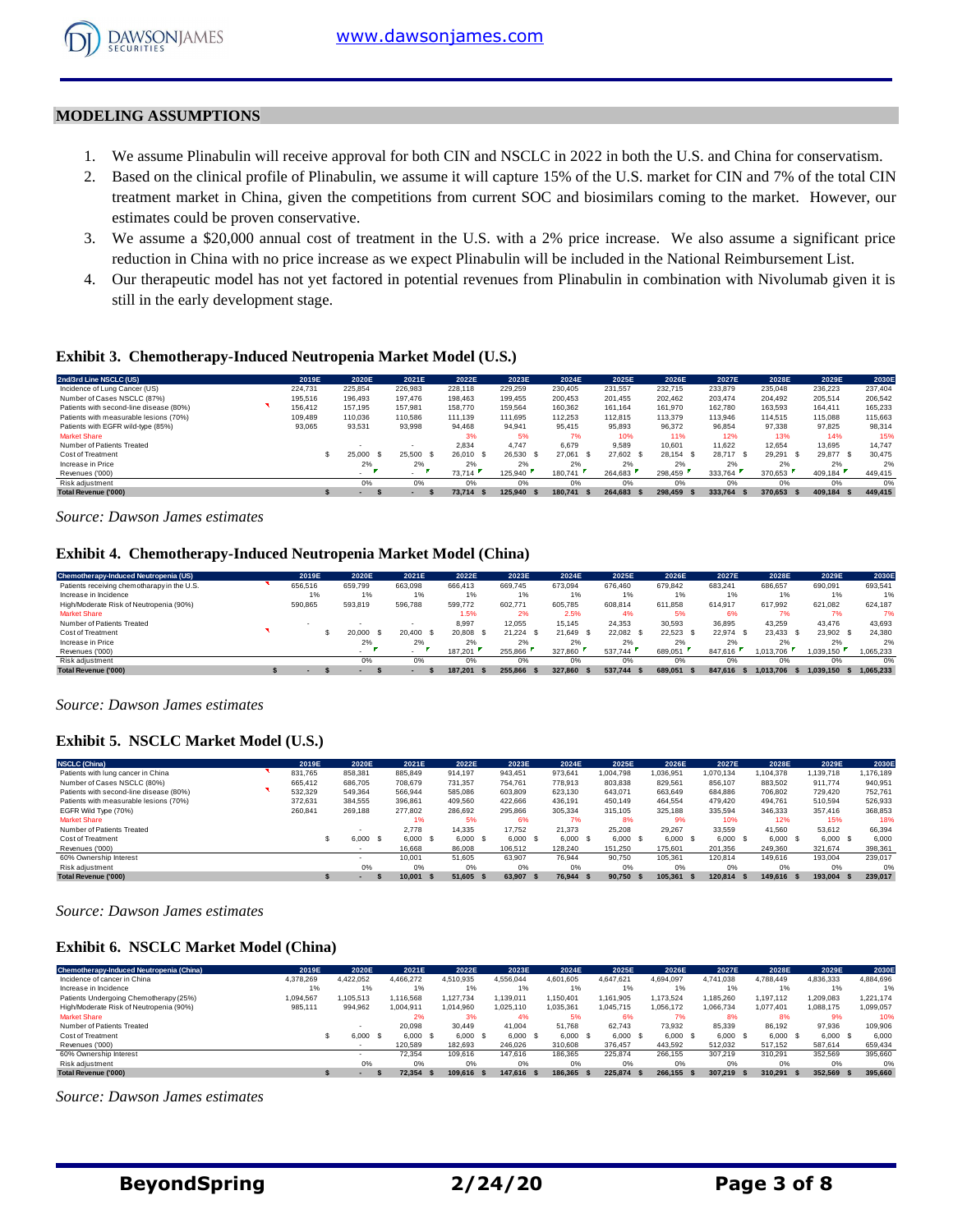

**Valuation.** Our therapeutic model assumes Plinabulin launches in both the U.S. and China in 2020. We assume modest market share numbers, but these could prove to be conservative. We apply a 30% discount rate (r) in our FCFF, discounted EPS and sum-of-the-parts (SOP) models. For cash flow positive companies with high visible earnings we typically use 10% but for companies dependent on one product, not yet approved, we use the higher rate, 30%. Our three valuation models are equal weighted and averaged and rounded to the nearest whole number to derive our \$39.00 price target. **A** we use the high derive our \$39.0<br> **Average** 39<br> **39**<br> **Average** 39

#### **Exhibit 7. Free Cash Flow Model.**

| nearest whole number to derive our \$39.00 |                             |    |
|--------------------------------------------|-----------------------------|----|
| <b>Exhibit 7. Free Cash Flow Model.</b>    |                             |    |
|                                            |                             |    |
|                                            | Average                     | 39 |
|                                            | <b>Price Target</b><br>Year |    |

|                                        | Average                     | -39        |           |           |        |         |         |         |         |           |           |           |           |           |
|----------------------------------------|-----------------------------|------------|-----------|-----------|--------|---------|---------|---------|---------|-----------|-----------|-----------|-----------|-----------|
|                                        | Price Target<br>Year        | 44<br>2020 |           |           |        |         |         |         |         |           |           |           |           |           |
| DCF Valuation Using FCF (mln):         |                             |            |           |           |        |         |         |         |         |           |           |           |           |           |
| units ('000)                           |                             |            | 2019E     | 2020E     | 2021E  | 2022E   | 2023E   | 2024E   | 2025E   | 2026E     | 2027E     | 2028E     | 2029E     | 2030E     |
| EBIT                                   |                             |            | (45,000)  | (46, 700) | 36,719 | 346,151 | 499,593 | 660,152 | 972,404 | 1,188,199 | 1,413,356 | 1,624,524 | 1,758,991 | 1,898,649 |
| Tax Rate                               |                             |            | 0%        | 2%        | 5%     | 5%      | 10%     | 18%     | 28%     | 29%       | 30%       | 32%       | 32%       | 32%       |
| EBIT (1-t)                             |                             |            | (45,000)  | (45, 766) | 34,883 | 328,844 | 449,634 | 541,325 | 700,131 | 843,622   | 989,349   | 1,104,676 | 1,196,114 | 1,291,082 |
| CapEx                                  |                             |            | (4)       | (4)       | (5)    | (5)     | (6)     | (6)     | (7)     | (8)       | (9)       | (9)       | (9)       | (9)       |
| Depreciation                           |                             |            | 61        | 73        | 88     | 105     | 126     | 152     | 182     | 219       | 262       | 119       | 212       | 315       |
| Change in NWC                          |                             |            |           |           |        |         |         |         |         |           |           |           |           |           |
| <b>FCF</b>                             |                             |            | (44, 943) | (45, 697) | 34,966 | 328,944 | 449,755 | 541,470 | 700,306 | 843,832   | 989,603   | 1,104,786 | 1,196,316 | 1,291,387 |
| PV of FCF                              |                             |            | (58, 426) | (45, 697) | 26,897 | 194,641 | 204,713 | 189,584 | 188,613 | 174,822   | 157,709   | 135,435   | 112,812   | 93,675    |
| Discount Rate                          |                             |            | 30%       |           |        |         |         |         |         |           |           |           |           |           |
| Long Term Growth Rate                  |                             |            | $1\%$     |           |        |         |         |         |         |           |           |           |           |           |
| <b>Terminal Cash Flow</b>              |                             |            | 4,497,589 |           |        |         |         |         |         |           |           |           |           |           |
| Terminal Value YE2030                  |                             |            | 326,247   |           |        |         |         |         |         |           |           |           |           |           |
|                                        |                             |            |           |           |        |         |         |         |         |           |           |           |           |           |
| <b>NPV</b>                             |                             |            | 1,759,451 |           |        |         |         |         |         |           |           |           |           |           |
| NPV-Debt                               |                             |            |           |           |        |         |         |         |         |           |           |           |           |           |
| Shares out ('000)                      |                             |            | 39,633    | 2030E     |        |         |         |         |         |           |           |           |           |           |
| NPV Per Share                          |                             |            | 44        |           |        |         |         |         |         |           |           |           |           |           |
|                                        |                             |            |           |           |        |         |         |         |         |           |           |           |           |           |
| $\sim$<br>$\mathbf{r}$<br>$\mathbf{r}$ | $\sim$ $\sim$ $\sim$ $\sim$ |            |           |           |        |         |         |         |         |           |           |           |           |           |

*Source: Dawson James estimates*

#### **Exhibit 8. Discounted-EPS Model.**

| <b>Current Year</b>                     | 2020                    |          |    |        |        |        | Discount Rate and Earnings Multiple Varies, Year is Constant |        |       |
|-----------------------------------------|-------------------------|----------|----|--------|--------|--------|--------------------------------------------------------------|--------|-------|
| Year of EPS<br><b>Earnings Multiple</b> | 2030<br>15 <sub>1</sub> |          |    | 5%     | 10%    | 15%    | 20%                                                          | 25%    | 30%   |
| Discount Factor                         | 30%                     | Earnings |    | 19.70  | 12.37  | 7.93   | 5.18                                                         | 3.45   | 2.33  |
| Selected Year EPS                       | 32                      | Multiple |    | 98.52  | 61.87  | 39.67  | 25.92                                                        | 17.23  | 11.64 |
| <b>NPV</b>                              | 35                      |          | 10 | 197.05 | 123.75 | 79.34  | 51.84                                                        | 34.46  | 23.28 |
| Source: Dawson James estimates          |                         |          | 15 | 295.57 | 185.62 | 119.01 | 77.76                                                        | 51.70  | 34.92 |
|                                         |                         |          | 20 | 394.10 | 247.50 | 158.68 | 103.68                                                       | 68.93  | 46.57 |
|                                         |                         |          | 25 | 492.62 | 309.37 | 198.35 | 129.60                                                       | 86.16  | 58.21 |
|                                         |                         |          | 30 | 591.15 | 371.25 | 238.02 | 155.52                                                       | 103.39 | 69.85 |
|                                         |                         |          | 35 | 689.67 | 433.12 | 277.69 | 181.44                                                       | 120.62 | 81.49 |

#### **Exhibit 9. Sum-of-the-Parts Model.**

| Exhibit 9. Sum-of-the-Parts Model.           |       |               |                |           |                      |          |
|----------------------------------------------|-------|---------------|----------------|-----------|----------------------|----------|
| BeyondSpring Pharmaceuticals                 | LT Gr | Discount Rate | Yrs to Mkt     | % Success | Peak Sales<br>(MM's) | Term Val |
| <b>Plinabulin NSCLC (US)</b>                 | 1%    | 30%           | $\overline{2}$ | 70%       | \$449                | \$1,550  |
| <b>NPV</b>                                   |       |               |                |           |                      | \$6      |
| Plinabulin Chemo-Induced-Neutropenia (US)    | $1\%$ | 30%           |                | 70%       | \$1,065              | \$3,673  |
| <b>NPV</b>                                   |       |               |                |           |                      | \$20     |
| <b>Plinabulin NSCLC (China)</b>              | $1\%$ | 30%           | $\overline{2}$ | 70%       | \$239                | \$824    |
| <b>NPV</b>                                   |       |               |                |           |                      | \$3      |
| Plinabulin Chemo-Induced-Neutropenia (China) | 1%    | 30%           |                | 70%       | \$396                | \$1,364  |
| <b>NPV</b>                                   |       |               |                |           |                      | \$7      |
| Net Margin                                   |       |               |                |           |                      | 40%      |
| MM Shrs OS (2030E)                           |       |               |                |           |                      | 40       |
| <b>Total</b>                                 |       |               |                |           |                      | \$37     |

*Source: Dawson James estimates*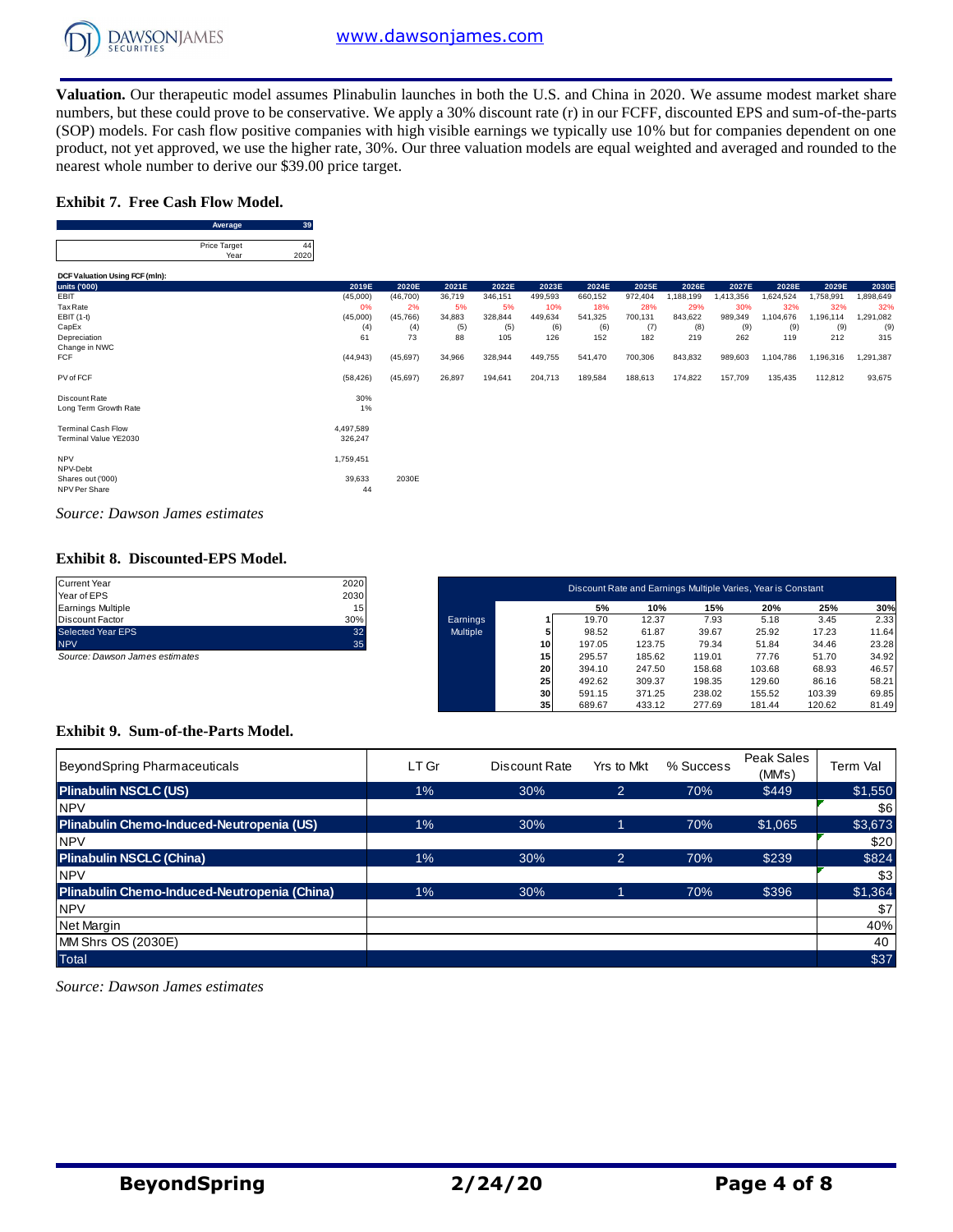

#### **Risk Analysis**

**Investment Risk:** BeyondSpring is an early stage biotechnology company currently with a high expenditures rate and no revenues. A significant element of the company's valuation is associated with its lead clinical candidate Plinabulin. As such, clinical progress with this compound represents the key risk for the company and shareholders.

**Clinical and Regulatory Risk:** There are no assurances that BeyondSpring's products will be approved in China, the U.S., or other markets.

**Commercial Risk:** There can be no assurances that the pipeline products will be commercialized, and even if they receive regulatory approval, there is a risk that BeyondSpring will not be able to secure a commercial partner in the China market or launch Plinabulin successfully through its own sales force in China.

**Financial Risk:** BeyondSpring has a high burn rate and is currently not a profitable company. The company is likely to raise additional capital. There can be no promises that the company will be able to raise the needed capital or that the terms of such, are favorable.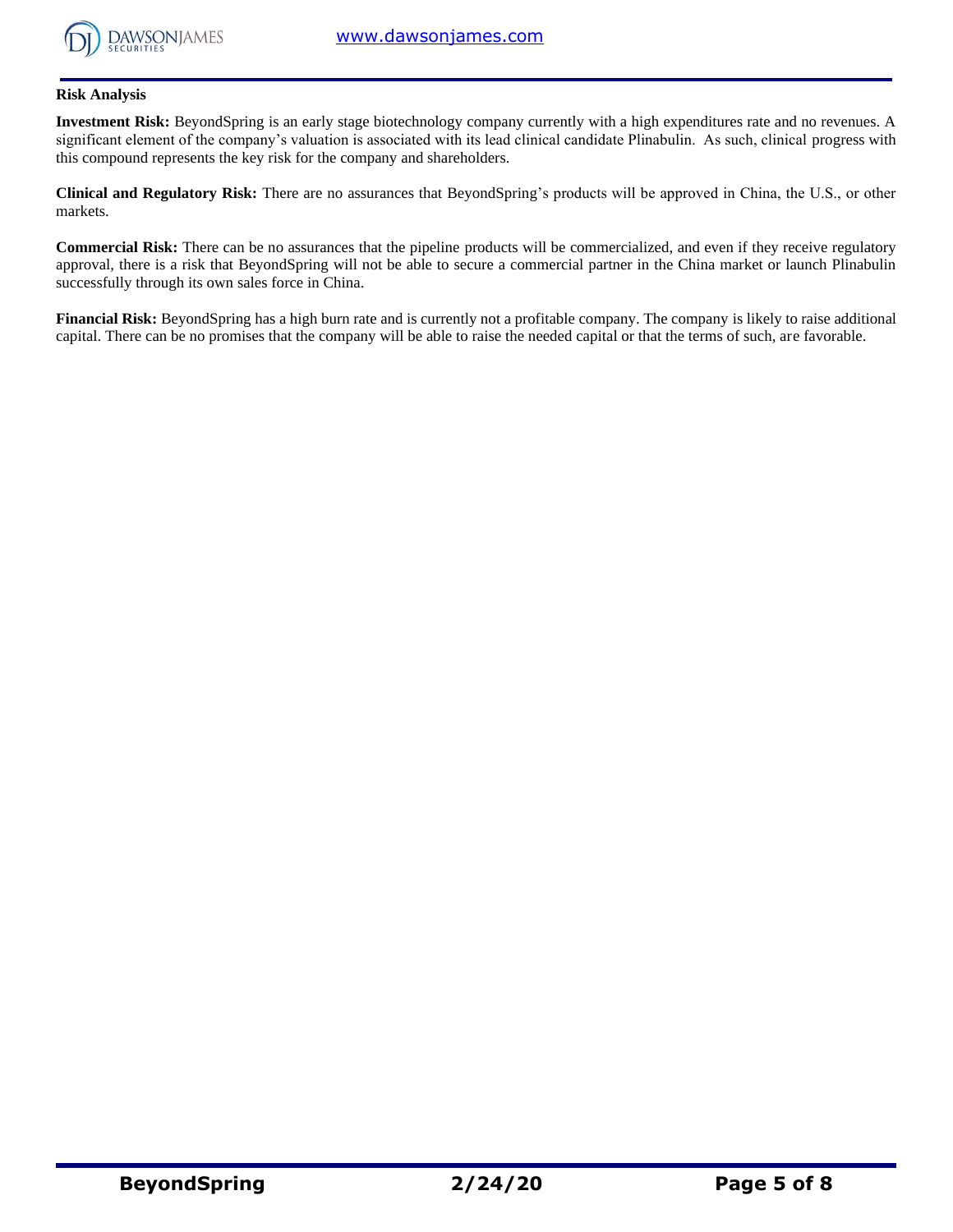

#### **Exhibit 10. Income Statement**

| BeyondSpring Pharmaceuticals.: Income Statement (\$000)                            |                          |          |                |                   |                  |                  |                  |                          |         |                |         |                |                |           |                |                     |                |
|------------------------------------------------------------------------------------|--------------------------|----------|----------------|-------------------|------------------|------------------|------------------|--------------------------|---------|----------------|---------|----------------|----------------|-----------|----------------|---------------------|----------------|
| .: YE December 31                                                                  | 2018A                    | 1Q19A    | 2Q19A          | 3Q19A             | 4Q19E            | 2019E            | 2020E            | 2021E                    | 2022E   | 2023E          | 2024E   | 2025E          | 2026E          | 2027E     | 2028E          | 2029E               | 2030E          |
| Revenue:                                                                           |                          |          |                |                   |                  |                  |                  |                          |         |                |         |                |                |           |                |                     |                |
| Revenue from NSCLC (US)                                                            |                          |          |                |                   |                  |                  |                  | $\overline{\phantom{a}}$ | 73,714  | 125,940        | 180,741 | 264.683        | 298,459        | 333,764   | 370,653        | 409,184             | 449,415        |
| Revenue from Chemotherapy-Related Neutropenia (US)                                 |                          |          |                |                   |                  |                  |                  | $\overline{\phantom{a}}$ | 187,201 | 255,866        | 327,860 | 537.744        | 689,051        | 847,616   | 1,013,706      | 1,039,150           | 1,065,233      |
| Revenue from NSCLC (China)                                                         |                          |          |                |                   |                  |                  |                  | 10,001                   | 51.605  | 63.907         | 76.944  | 90,750         | 105.361        | 120,814   | 149.616        | 193,004             | 239,017        |
| Revenue from Chemotherapy-Related Neutropenia (China)                              |                          |          |                |                   |                  |                  |                  | 72,354                   | 109,616 | 147,616        | 186,365 | 225,874        | 266,155        | 307,219   | 310,291        | 352,569             | 395,660        |
|                                                                                    |                          |          |                |                   |                  |                  |                  |                          |         |                |         |                |                |           |                |                     |                |
| <b>Total Product Sales</b>                                                         | ×.                       |          |                |                   | A.               |                  |                  | 82.354                   | 422.135 | 593.329        | 771.911 | 1.119.051      | 1.359.026      | 1.609.413 | 1.844.266      | 1.993.907           | 2.149.325      |
|                                                                                    |                          |          |                |                   |                  |                  |                  |                          |         |                |         |                |                |           |                |                     |                |
|                                                                                    |                          |          |                |                   |                  |                  |                  |                          |         |                |         |                |                |           |                |                     |                |
| Total rovalties, collaborative revenue                                             |                          |          |                |                   |                  |                  |                  |                          |         |                |         |                |                |           |                |                     |                |
| <b>Total Revenue</b>                                                               | 14.                      | and the  | х.             | ×.                | 14.1             | $\sim$           | $\sim 10$        | 82.354                   | 422.135 | 593.329        | 771,911 | 1,119,051      | 1.359.026      | 1,609,413 | 1,844,266      | 1,993,907 2,149,325 |                |
|                                                                                    |                          |          |                |                   |                  |                  |                  |                          |         |                |         |                |                |           |                |                     |                |
|                                                                                    |                          |          |                |                   |                  |                  |                  |                          |         |                |         |                |                |           |                |                     |                |
| <b>Expenses:</b>                                                                   |                          |          |                |                   |                  |                  |                  |                          |         |                |         |                |                |           |                |                     |                |
| Costs of Goods Sold                                                                | $\overline{\phantom{a}}$ |          |                |                   |                  |                  |                  | 8,235                    | 42,213  | 59,333         | 77,191  | 111,905        | 135,903        | 160,941   | 184,427        | 199,391             | 214,933        |
| %COGS                                                                              |                          |          |                |                   |                  |                  | 10%              | 10%                      | 10%     | 109            | 10%     | 10%            | 10%            | 10%       | 10%            | 10%                 | 10%            |
| Research and Development                                                           | 51,618                   | 6,330    | 5.202          | 14,123            | 9,345            | 35,000           | 32,700           | 22,000                   | 17,600  | 17,424         | 17,250  | 17,077         | 16,906         | 16,737    | 16,570         | 16,404              | 16,240         |
| %R&D                                                                               | 2%                       | 2%       | 2%             | 2%                | 2%               | 2%               | 2%               | 2%                       | 2%      | 2 <sup>9</sup> | 2%      | 2%             | 2%             | 2%        | 2 <sup>9</sup> | 2%                  | 2%             |
| General and Administrative                                                         | 5,927                    | 1,639    | 2,147          | 1,528             | 4,686            | 10,000           | 14,000           | 15,400                   | 16,170  | 16,979         | 17,318  | 17,664         | 18,018         | 18,378    | 18,746         | 19,121              | 19,503         |
| %SG&                                                                               | 2%                       | 2%       | 2%             | 2%                | 2%               | 2%               | 2%               | 2%                       | 2%      | 2%             | 2%      | 2%             | 2%             | 2%        | 2%             | 2%                  | 2%             |
|                                                                                    | 5,927                    |          |                |                   |                  |                  |                  |                          |         |                |         |                |                |           |                |                     |                |
| <b>Total Expenses</b>                                                              | 57.545                   | 7.969    | 7.349          | 15.651            | 14.031           | 45,000           | 46.700           | 45.635                   | 75.983  | 93.735         | 111.759 | 146.647        | 170.827        | 196.057   | 219.742        | 234.916             | 250.676        |
| Operating Income (Loss)                                                            | (57, 545)                | (7,969)  | (7, 349)       | (15,651)          | (14, 031)        | (45,000)         | (46.700)         | 36.719                   | 346.151 | 499.593        | 660.152 | 972.404        | 1.188.199      | 1.413.356 | 1.624.524      | 1.758.991           | 1.898.649      |
|                                                                                    |                          |          |                |                   |                  |                  |                  |                          |         |                |         |                |                |           |                |                     |                |
| Foreign exchange gain (loss), net                                                  | (455)                    | 173      | (169)          | (321)             |                  |                  |                  |                          |         |                |         |                |                |           |                |                     |                |
| Interest income                                                                    | 211                      | 6        | $\overline{1}$ | 77                |                  |                  |                  |                          |         |                |         |                |                |           |                |                     |                |
| Interest expense                                                                   | 315                      | (37)     | (103)          |                   |                  |                  |                  |                          |         |                |         |                |                |           |                |                     |                |
| Loss on disposal of property and equipment                                         |                          |          |                |                   |                  |                  |                  |                          |         |                |         |                |                |           |                |                     |                |
| Net loss on equity method investment                                               |                          |          |                |                   |                  |                  |                  |                          |         |                |         |                |                |           |                |                     |                |
|                                                                                    |                          |          |                |                   |                  |                  |                  |                          |         |                |         |                |                |           |                |                     |                |
| <b>Total Other Income</b>                                                          | 71                       | 142      | (271)          | (244)             | $\sim$           |                  |                  |                          |         |                |         |                |                |           |                |                     |                |
| <b>Pretax Income</b><br>Non Controling Interest                                    | (57, 474)                | (7,827)  | (7.620)        | (15.895)<br>(965) | (14.031)         | (45,000)         | (46,700)         | 36,719                   | 346.151 | 499.593        | 660,152 | 972.404        | 1.188.199      | 1.413.356 | 1.624.524      | 1.758.991           | 1.898.649      |
|                                                                                    |                          |          |                |                   |                  |                  |                  |                          |         |                |         |                |                |           |                |                     |                |
| Income tax benefit                                                                 |                          |          |                |                   |                  |                  | (934)<br>2%      | 1,836<br>5%              | 17,308  | 49,959         | 118,827 | 272,273<br>28% | 344,578<br>29% | 424,007   | 519,848        | 580,467             | 626,554<br>33% |
| <b>Tax Rate</b>                                                                    |                          |          |                |                   |                  |                  |                  |                          | 5%      | 10%            | 18%     |                |                | 30%       | 329            | 33%                 |                |
| <b>GAAP Net Income (Loss)</b>                                                      | (57, 474)                | (7, 827) | (7.620)        | (14.930)          | (14, 031)        | (45,000)         | (45, 766)        | 34,883                   | 328.844 | 449.634        | 541,325 | 700,131        | 843.622        | 989.349   | 1,104,676      | 1,178,524           | 1.272.095      |
| Net loss attributable to noncontrolling interests<br><b>GAAP Net Income (Loss)</b> | (2.605)                  | (534)    | (268)          |                   |                  |                  |                  |                          |         |                | 541.325 |                |                |           |                |                     | 1.272.095      |
|                                                                                    | (54.869)                 | (7, 293) | (7, 352)       | (14.930)          | (14,031)         | (45,000)         | (45.766)         | 34.883                   | 328.844 | 449.634        |         | 700,131        | 843.622        | 989.349   |                | 1.104.676 1.178.524 |                |
| <b>GAAP-EPS</b>                                                                    | (2.42)                   | (0.32)   | (0.32)         | (0.59)            |                  |                  |                  |                          | 10.39   | 14.15          | 16.97   | 21.86          | 26.23          | 30.64     | 34.07          | 36.21               | 38.92          |
| GAAP-EPS (Dil)                                                                     |                          |          |                |                   | (0.55)<br>(0.55) | (1.86)<br>(1.86) | (1.53)<br>(1.27) | 1.11                     |         |                |         |                | 21.63          |           |                |                     | 32.10          |
|                                                                                    | (2.42)                   | (0.32)   | (0.32)         | (0.59)            |                  |                  |                  | 0.91                     | 8.57    | 11.67          | 13.99   | 18.02          |                | 25.26     | 28.10          | 29.86               | 32,682         |
| Wgtd Avg Shrs (Bas) - '000s                                                        | 22,665                   | 23,029   | 23,094         | 25,309            | 25,334           | 24,192           | 29,902           | 31,527                   | 31,653  | 31,780         | 31,907  | 32,035         | 32,163         | 32,292    | 32,421         | 32,551              |                |
| Wgtd Avg Shrs (Dil) - '000s                                                        | 22.665                   | 23.029   | 23.094         | 25.309            | 25.334           | 24.192           | 35.910           | 38.232                   | 38.385  | 38.539         | 38.693  | 38.848         | 39.004         | 39,160    | 39.317         | 39.474              | 39.633         |

*Source: Dawson James estimates*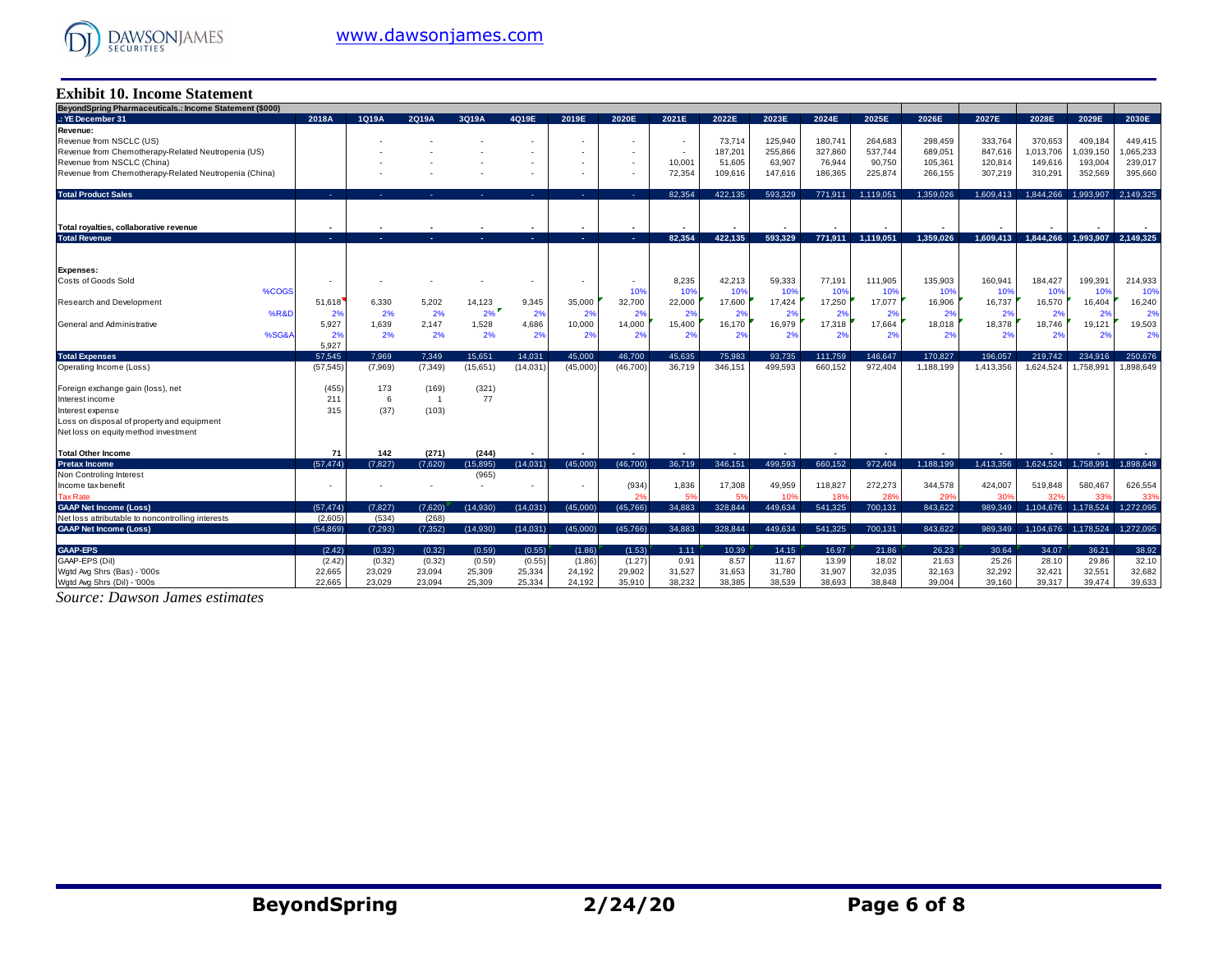

#### **Important Disclosures:**

#### **Price Chart:**



Price target and ratings changes over the past three years: Initiated – Buy – August 16, 2019 – Price Target \$39.00 Update – Buy – August 27, 2019 – Price Target \$39.00 Update – Buy – September 24, 2019 – Price Target \$39.00 Update – Buy – February 24, 2020 – Price Target \$39.00

Dawson James Securities, Inc. (the "Firm") is a member of the Financial Industry Regulatory Authority ("FINRA") and the Securities Investor Protection Corporation ("SIPC").

The Firm does not make a market in the securities of the subject company(s). The Firm has NOT engaged in investment banking relationships with BYSI in the prior twelve months, as a manager or co-manager of a public offering and has NOT received compensation resulting from those relationships. The Firm may seek compensation for investment banking services in the future from the subject company(s). The Firm has received other compensation from the subject company(s) in the last 12 months for services unrelated to managing or co-managing of a public offering.

Neither the research analyst(s) whose name appears on this report nor any member of his (their) household is an officer, director or advisory board member of these companies. The Firm and/or its directors and employees may own securities of the company(s) in this report and may increase or decrease holdings in the future. As of January 31, 2020, the Firm as a whole did not beneficially own 1% or more of any class of common equity securities of the subject company(s) of this report. The Firm, its officers, directors, analysts or employees may affect transactions in and have long or short positions in the securities (or options or warrants related to those securities) of the company(s) subject to this report. The Firm may affect transactions as principal or agent in those securities.

Analysts receive no direct compensation in connection with the Firm's investment banking business. All Firm employees, including the analyst(s) responsible for preparing this report, may be eligible to receive non-product or service specific monetary bonus compensation that is based upon various factors, including total revenues of the Firm and its affiliates as well as a portion of the proceeds from a broad pool of investment vehicles consisting of components of the compensation generated by investment banking activities, including but not limited to shares of stock and/or warrants, which may or may not include the securities referenced in this report.

Although the statements in this report have been obtained from and are based upon recognized statistical services, issuer reports or communications, or other sources that the Firm believes to be reliable, we cannot guarantee their accuracy. All opinions and estimates included in this report constitute the analyst's judgment as of the date of this report and are subject to change without notice.